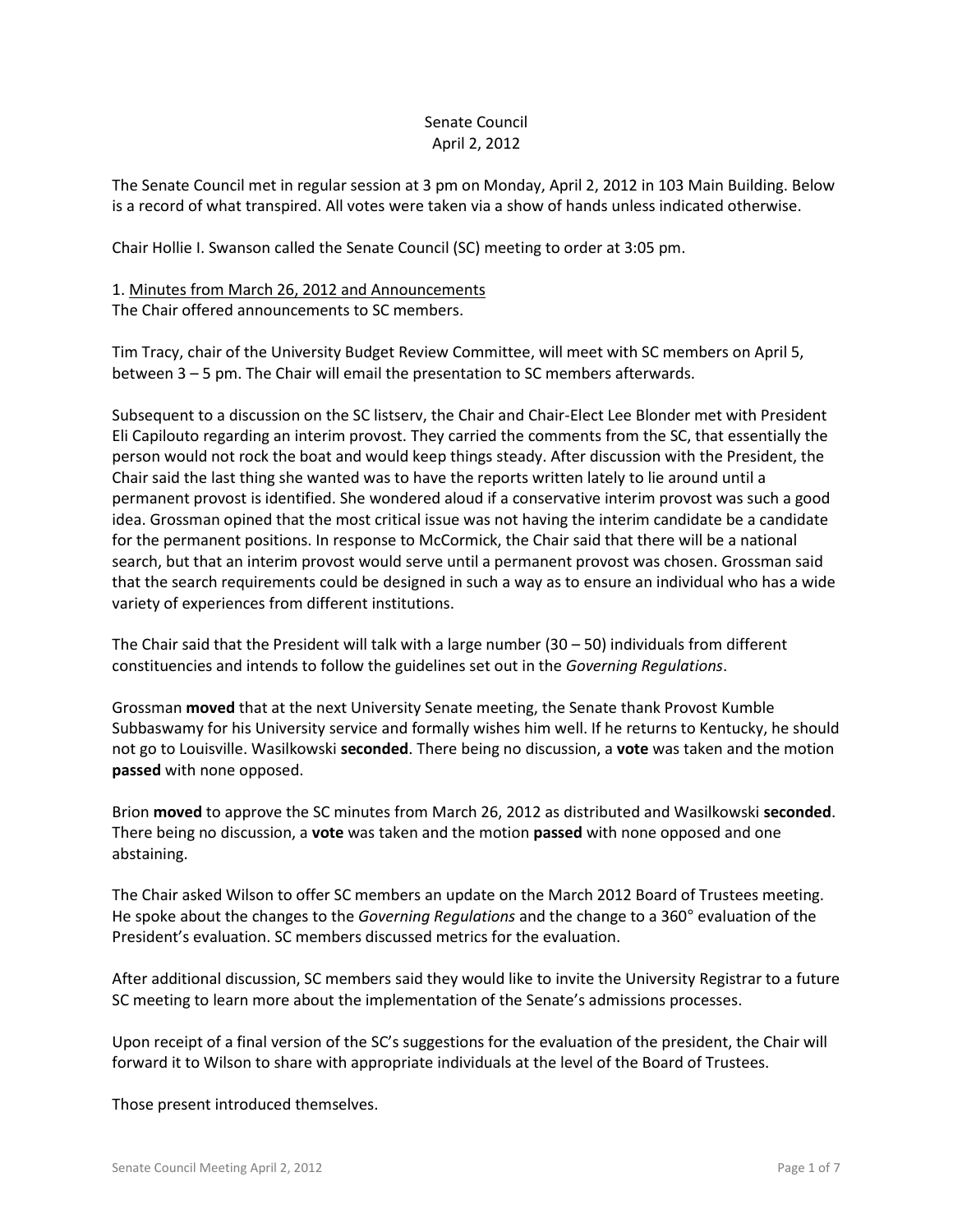## 3. Committee Reports

a. Senate's Academic Organization and Structure Committee (SAOSC) – Herman Farrell, Chair i. Proposal to Move Appalachian Center from Vice President for Research to College of Arts and Sciences Guest Farrell, chair of the Senate's Academic Organization and Structure Committee (SAOSC) said that the motion from the SAOSC was to recommend acceptance of the proposal to move the Appalachian Center from the Vice President for Research to the College of Arts & Sciences. Farrell explained the proposal. He and Guest Ann Kingsolver answered a variety of questions about the proposal, which were answered satisfactorily.

In response to a question from Brion, Kingsolver explained that the center does not have any faculty lines and does not offer any courses or programs. She said the unit was described as a multidisciplinary research institute during its 1988 unit review. The Appalachian Center will reside within the College of Arts and Sciences and will have an advisory board comprised of deans from colleges across the University.

Grossman **moved** to amend the motion to add "multidisciplinary research center" to the motion to describe the Appalachian Center and Davis **seconded**. A **vote** was taken and the motion **passed** with none opposed.

McCormick asked about mechanisms to ensure that the Appalachian Center continues with an interdisciplinary, campuswide mission. Provost's Liaison Greissman suggested that the program review process would display that information.

Grossman **moved** to recommend acceptance of the proposal to move the Appalachian Center, a multidisciplinary research center, from the Vice President for Research to the College of Arts & Sciences. Davis **seconded**. There being no further discussion, a **vote** was taken and the **motion** passed with none opposed.

ii. Proposal to Change the Name of the College of Communications and Information Studies Farrell said that the **motion** from the SAOSC was to recommend acceptance of the proposal to change the name of the College of Communications and Information Studies as submitted. Guest and College of Communications and Information Studies Dean Dan O'Hair answered questions about the proposed college name change. He confirmed that the change was only to the name; there is no change in infrastructure, degree name, etc.

After a suggestion from Davy Jones, chair of the Senate's Rules and Elections Committee, Farrell changed the wording of the **motion** from the SAOSC to recommend acceptance of the proposal to change the name of the College of Communications and Information Studies as submitted. A **vote** was taken and the motion **passed** with two abstaining.

# iii. Proposed Restructuring of the School of Management in the Gatton College of Business and Economics

Farrell said that the SAOSC moved two motions at their meeting earlier in the day. He explained that the SAOSC **moved** to disapprove the proposed restructuring of the School of Management, within the Gatton College of Business and Economics, based on its academic merits. The SAOSC then **moved** to not endorse the proposed restructuring of the School of Management, within the Gatton College of Business and Economics, based on its non-academic merits, including but not limited to the method in which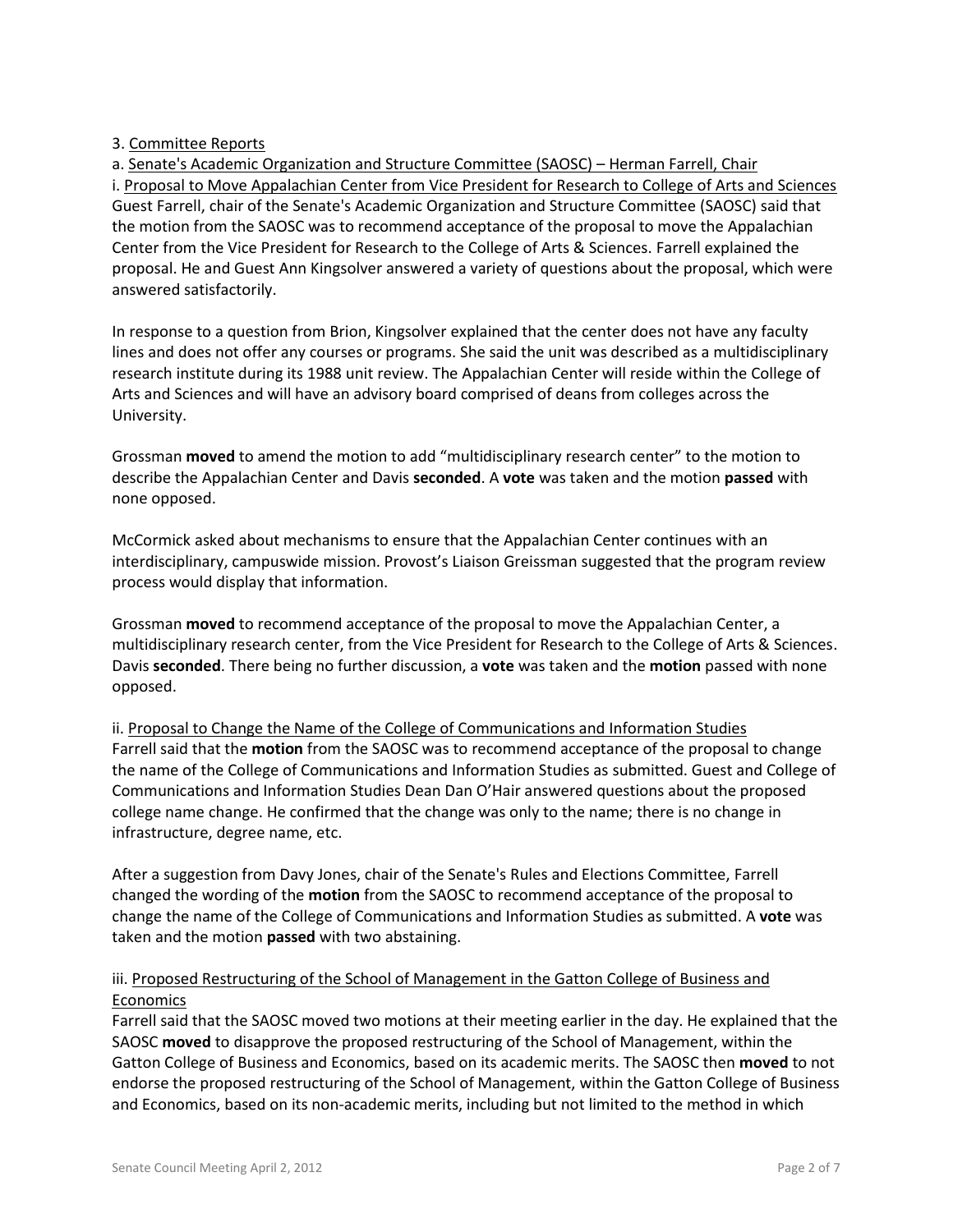faculty were polled throughout the restructuring process and the inability of faculty to choose a home academic unit.

Farrell said he intended to first give an explanation of the SAOSC's review process and timeline. He read from the minutes of the SAOSC's open hearing on Friday, March 30.

- The proposal was first sent to the SAOSC on December 5.
- Farrell, Hollie Swanson (SC chair), Lee Blonder (SC chair-elect), interim Senior Associate Dean Ken Troske (BE) and former interim Dean Merl Hackbart (BE) on January 30.
- Troske and Hackbart attended a meeting of the SAOSC on February 6 when a variety of questions were asked.
- SAOSC members asked additional follow-up questions that were forwarded to Troske and Hackbart on February 9. Troske responded with answers on February 21.
- Farrell and the SAOSC met with Swanson and Blonder on March, regarding how to proceed.
- At the suggestions of Blonder and Swanson, Farrell and the SAOSC invited faculty from the Gatton College to speak with the SAOSC on March 10.
- SAOSC members had additional questions, which were emailed on March 10 and 15, and answered on March 22.
- The need for an open hearing became apparent and appropriate plans were made to hold the hearing.

Farrell then explained that, with respect to reviewing the proposal to restructure the School of Management (SOM) within the Gatton College of Business and Economics (Gatton College), the SAOSC looked at the issues outlined in *Senate Rules 3.3.2.1.B.a-i.*, pertaining to the procedures governing consolidation, transfer, discontinuation, or significant reduction of an academic program or educational unit.

a. The centrality of each program or course of study to the mission of this institution or to the mission of the college, school, or department within which it is located;

The SAOSC did not deem this issue (a) to be relevant to the restructuring.

b. The academic strength, productivity and quality of the academic program or unit, and of its faculty;

The SAOSC deemed this issue (b) to be relevant to the restructuring.

c. The importance of the program or unit to the state or region in terms of its cultural, historic, political, economic, or other social resources;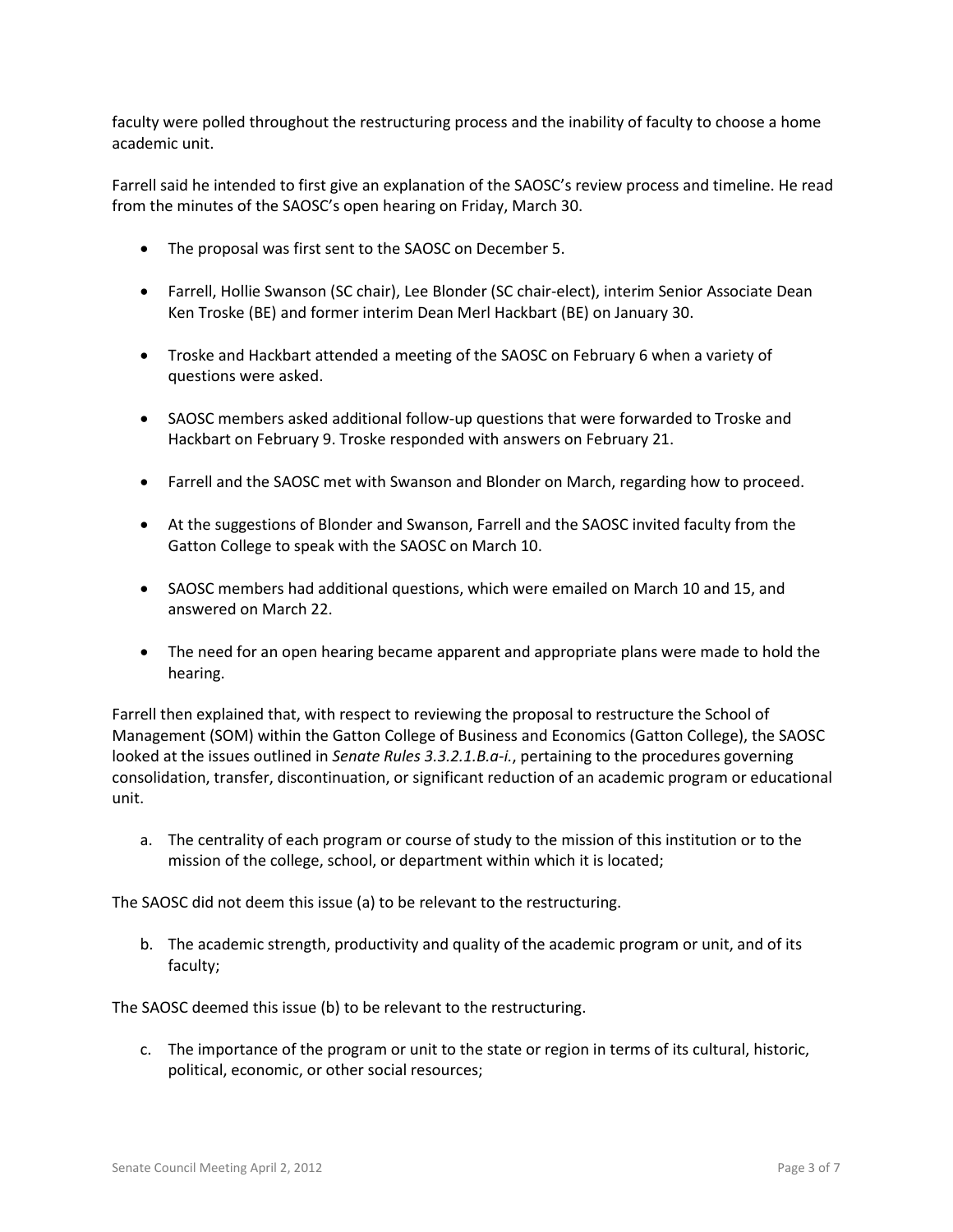The SAOSC did not deem this issue (c) to be relevant to the restructuring.

d. The importance of the program or unit to the state or region in terms of its geologic, geographic, environmental, or other natural resources;

The SAOSC did not deem this issue (d) to be relevant to the restructuring.

e. The relationship of the academic program or unit and the work done therein to some essential program or function performed at this institution;

The SAOSC did not deem this issue (e) to be relevant to the restructuring.

Other considerations may include:

f. The current student demand and projected enrollment in the subject matter taught in the program or unit;

The SAOSC reviewed material pertaining to this issue (f) and found it to be relevant.

g. The current and predicted comparative cost analysis/effectiveness of the program or unit;

The SAOSC reviewed what little information was available regarding this issue (g), which was believed to be relevant to the restructuring.

h. The duplication of work performed in the academic program or unit by work done in other programs or departments at other public institutions of higher education elsewhere within the Commonwealth of Kentucky;

The SAOSC did not deem this issue (h) to be relevant to the restructuring.

i. Such other factors as the committee deems pertinent.

The SAOSC did find a couple of areas under this issue (a) to be relevant to the restructuring. The SAOSC was concerned about the governance involved in the approval process and what information was available to faculty and when. In addition, the SAOSC thought that using the report by the Pappas Consulting Group, Inc., was not sufficient justification for doing away with the Decision Science and Information Systems area although the other areas in the SOM became departments; the Pappas report suggested raising all areas to the level of department, even though it was noted that the Gatton College had no plans to change the School of Accountancy to a department.

Another area of concern for the SAOSC was the characterization of a key vote in April 2011 by some faculty on the issue of restructuring from four areas within the SOM to some other structure. The end result was that of 42 eligible voters, 27 faculty voted. Of those 27, 13 were in favor of restructuring into three departments, seven voting to reorganize into four departments, and five voting to keep the existing structure that would retain four areas in the SOM and leave the DSIS area intact. The SAOSC concluded that the 13 votes in favor of restructuring into two departments was not a majority, but rather a plurality.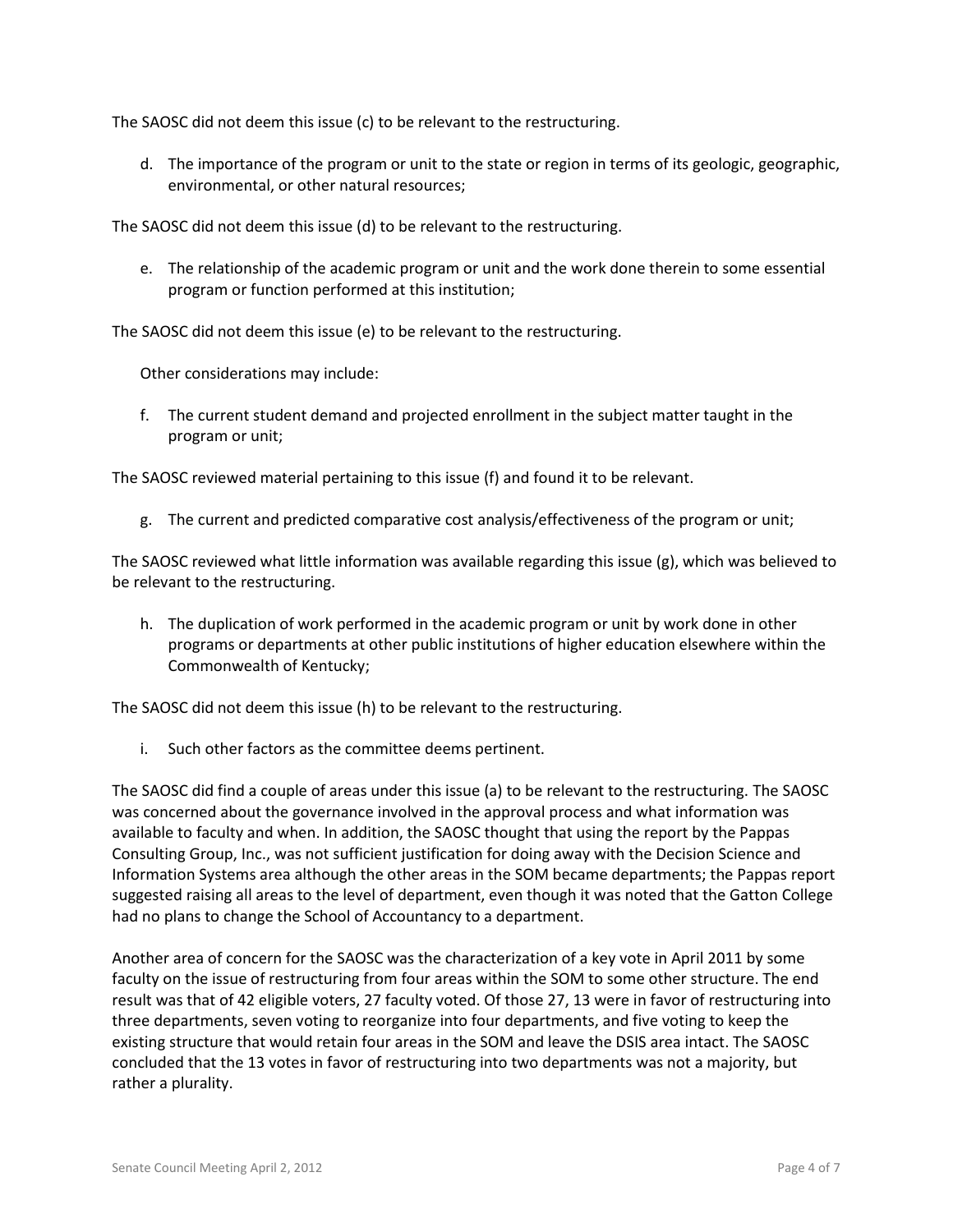The SAOSC asked for information about why the dissenters voted the way they did and was told that information was not available and the vote did not include any discussion. The SAOSC subsequently received a document from the former head of the DSIS area who had chronicled the vote and indicated the opinions for and against the different proposal. This discrepancy was problematic for the SAOSC.

Guest and Dean of the Gatton College David Blackwell added that the Gatton College had and continues to offer two doctoral programs – a PhD in Business Administration and a PhD in Economics. McCormick asked if there was a doctoral concentration in DSIS and Dean Blackwell confirmed that. Debski commented that the Gatton College's website indicates the specific concentration of DSIS.

Farrell continued. He said there were discussions with DSIS faculty about where they would be transferred. After looking through substantial documentation, the SAOSC felt that the DSIS faculty wanted to move together to the Department of Management or to another new department, as a whole. The new appointments were announced via email on August 18. Multiple DSIS faculty have expressed dissatisfaction with their new placements and movement away from their academic interests. The SAOSC heard that the low voter turnout in October had to do with some faculty feeling the restructuring was a fait accompli or "done deal." There was a unanimous vote by the Gatton College faculty in October, which does show that the will of the majority had spoken. The SAOSC was concerned, however, with characterizations that the vote and restructuring was widely agreed upon, when they were not; and that information about dissent was not made known to the SAOSC when the SAOSC asked for it.

Farrell explained that the SAOSC looked at the impact of the change on the DSIS faculty members. The SAOSC generally felt that some restructuring that took the SOM's four areas to some number of departments was not problematic – a review of similar units' structure at UK's benchmarks show a wide variety of different structures. However, very few, if any of those benchmarks, do not have a DSIS unit.

The SAOSC was not sure if the proposal to restructure took into consideration the achievements of the DSIS faculty – the Gatton College's website lists a substantial series of publications and achievements by the DSIS faculty.

Farrell said that he was had no further comments to offer, but was happy to answer questions. He asked Debski, a member of the SAOSC, to weigh in with her recollections. Debski commented that Farrell had done an excellent job throughout the review process and gave an excellent summary. Debski said she wanted to reiterate the SOASC's concern over the discrepancies observed during the review process, including the characterization that the vote on structure was "overwhelmingly" supported by SOM faculty when it was not; that faculty were given a choice as to where to go, although only some faculty members' choices were not respected; that faculty may or may not have known what exactly they were voting for and the consequences of the vote; and the statement that the justification for going from four areas to three departments was in the Pappas report, when the Pappas report suggested departments for each of the four areas.

Provost's Liaison Greissman commented that the proposal to restructure had three parts: 1. The proposed restructuring 2. The transfer of four undergraduate degree programs to the new departmental structure; and 3. The suspension of admissions into the BBA in Analytics (formerly DSIS). The Chair noted the suspension had already received SC approval earlier, and the program transfers were not being considered, yet.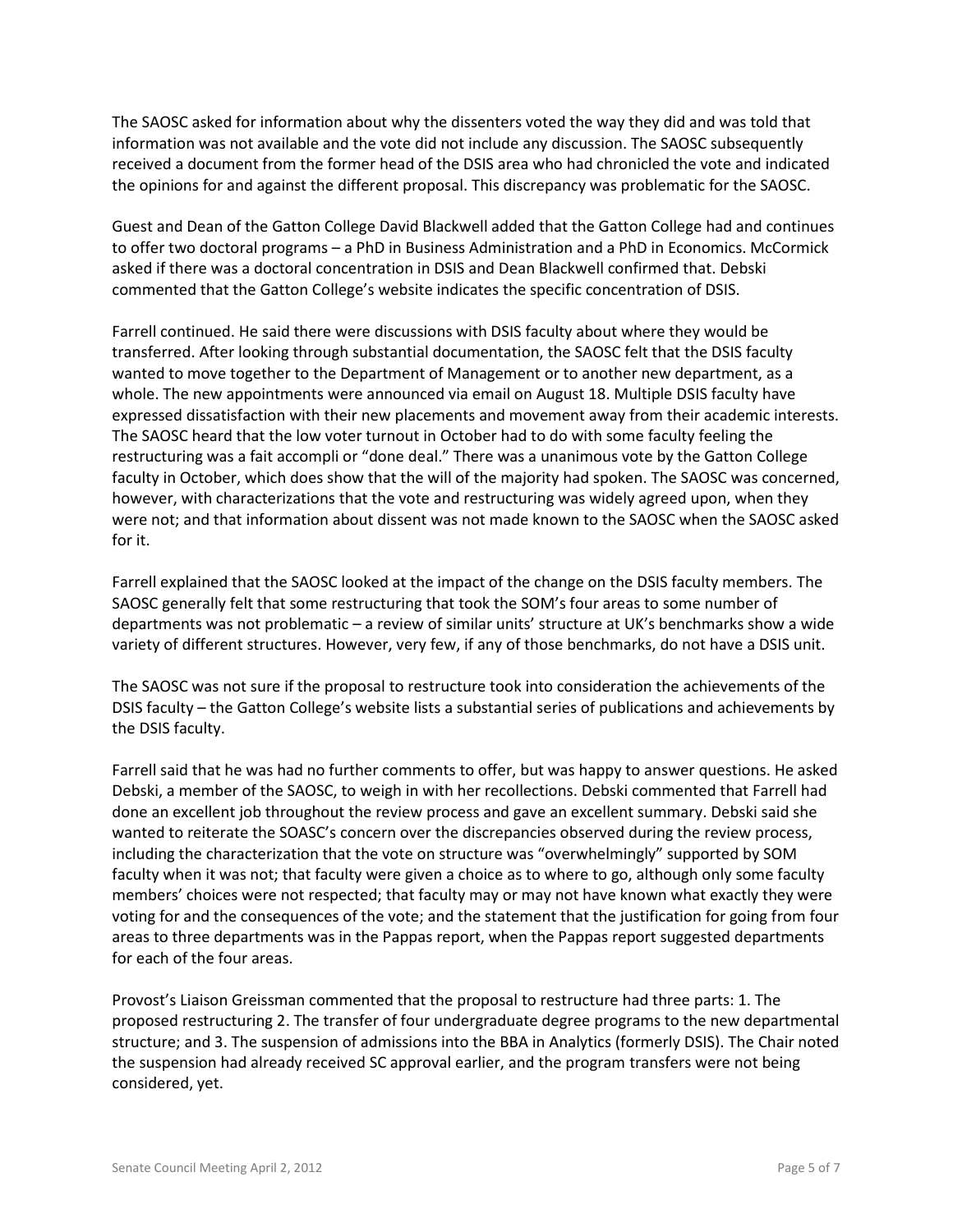Greissman respectfully asserted that the first motion from the SAOSC, to "not approve" the proposed restructuring of the SOM was not legitimate and that the Senate only had endorsement authority on the administrative restructuring. The Chair replied that she respectfully disagreed – she believed there was quite a bit of academic relevance to the restructuring. Farrell concurred with the Chair, saying that the SAOSC followed the *Senate Rules* (*SR*) with regard to their review of the structural changes, including the academic impact and impact on faculty, as well as used the statement in the *SR* that the committee should review other factors it deems relevant. The SAOSC "divided" the restructuring proposal into academic and non-academic considerations, and included a review the governance involved with the restructuring. Farrell said he disagreed with the characterization that the proposal was not before the SAOSC for approval (as opposed to endorsement).

Guest Davy Jones, chair of the Senate's Rules and Elections Committee, said that the Senate has purview over the academic merit and academic content, but the Senate only plays an advisory role in issues that pertain to infrastructural resources and reporting. The academic merit component of reorganizations is not the same as the academic merit of degree programs. Jones said there was only one vote that should be taken, to endorse or not endorse. Farrell replied that the proposal to restructure appeared to have a direct effect on the BBA in Decision Science and Information Systems (DSIS), as well as the PhD in Business Administration with a DSIS emphasis, resulting in a significant reduction of those two academic programs. Therefore, the review included academic considerations.

Grossman asked if the Senate had approval authority over moving of one faculty line to another unit, or changes in ownership in degree programs. Jones replied that both were actions on which the Senate offered an advisory vote only. Grossman opined that the proposal to restructure could not be separated from the proposed ownership changes for the degree programs.

Grossman **moved** that, given the difficulties in the process outlined by Farrell, the motions from Farrell be tabled until the Gatton College can address some of the concerns that the SAOSC has raised, maybe through new votes or reconsideration of how many departments into which the School of Management will be divided. Wasilkowski **seconded**.

Guest and Gatton College Dean David Blackwell offered comments in support of the proposal to restructure. He said that the process undertaken for restructuring was extraordinarily open, inclusive and transparent. He said the Pappas report made the right recommendations restructuring. He said there were some other universities that had restructured DSIS faculty into other departments. He added that DSIS was not really a discipline and faculty in that general area could fall into any number of different disciplines. Dean Blackwell added that seven of nine faculty found their new department to be agreeable and that basically two faculty out of 85 were attempting to drive an administrative a decision.

In response to a question from the Chair, guest and Senior Associate Dean Merl Hackbart explained that students were not being admitted into the DSIS area of the PhD in Business Administration because there was only space for one student. He noted that the Marketing area also periodically restricted admissions into the Marketing area of the PhD in Business Administration.

Debski opined that the suspension of admissions into the BBA in DSIS and suspension of admission into the DSIS area of the PhD in Business Administration were part of the SAOSC's concern that the restructuring was clearly having an academic impact on DSIS faculty. Dean Blackwell said that those actions would have been taken anyway.